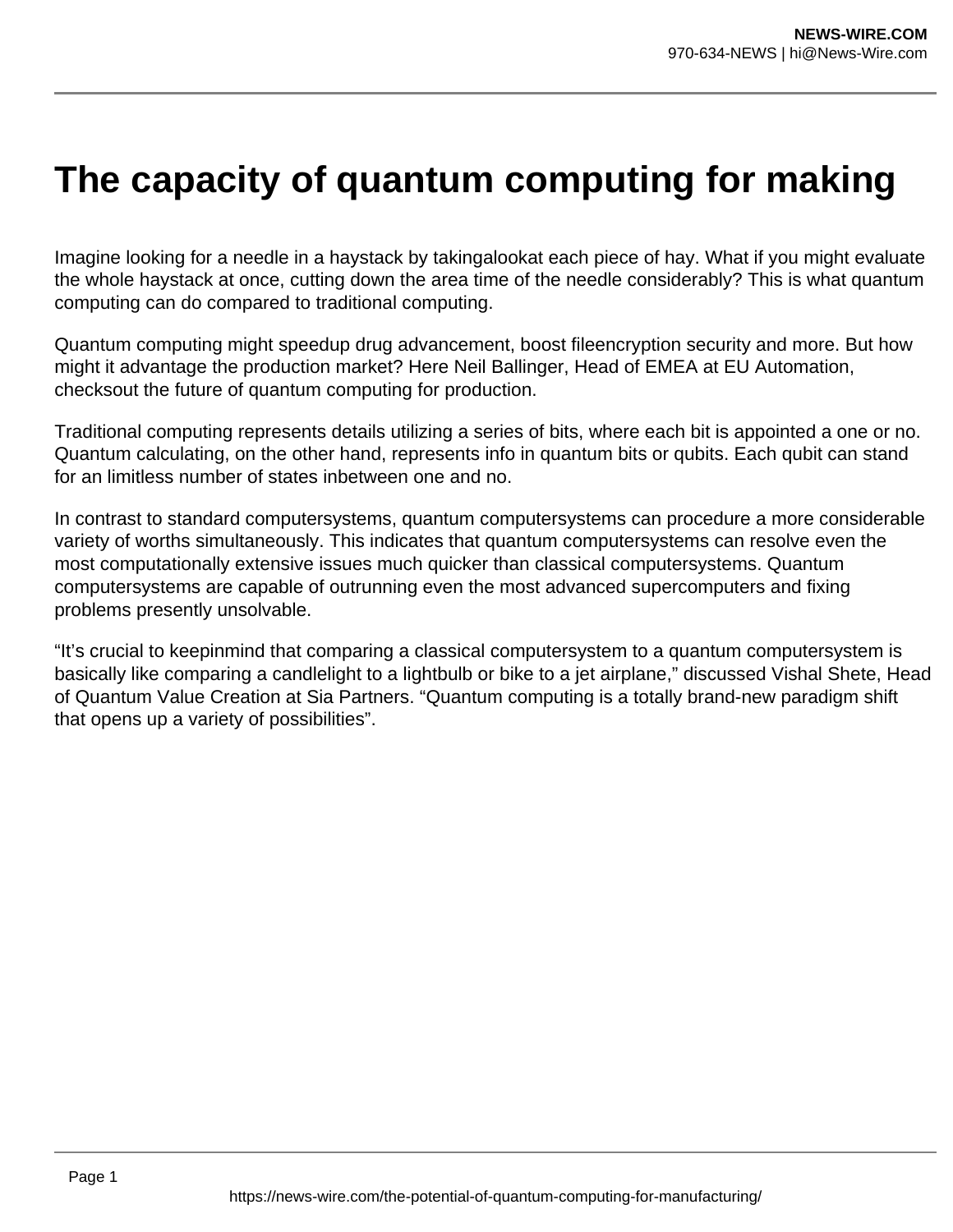

## **The advantages for makers**

The application of quantum computing might open up limitless possibilities in a range of fields, consistingof making. The usage of quantum computing might aid produce high energy-dense batteries, products with more strength-to-weight ratios, and more effective artificial and catalytic procedures.

However, these are not the just advantages quantum computing might have on the production market – the innovation might advantage production style, control and supply chain.

Quantum computing might modification the method makers style items. Currently, computersystem simulation plays a important function in item style and pretesting. However, utilizing computersystem simulations, security margins can buildup triggering item weight distinctions and greater expense items.

If quantum computing was to change standard computersystem simulations, estimations for specific elements' courses, sound, vibrations and system loads might be inputted, increasing accuracy and precision. This would mostlikely optimise the production of private parts whilst still thinkingabout the total system and lowering the effect of various security margins. This would enable producers to lower expenses without compromising the efficiency of the system.

Product style is not the just part of the production procedure that might advantage from quantum computing. Manufacturing control procedures can be intricate, frequently screening the limitations of innovative analytics. Combing quantum computing with maker knowing might suggest quicker optimisation runs. This mix might enable makers to go beyond the present constraints of classical computing by analysing extra interactive elements and procedures to boost production yields.

Using quantum computing for supply chain and logistics would likewise makeitpossiblefor the change of the production supply landscape. The application might optimise supplier orders, lower functional